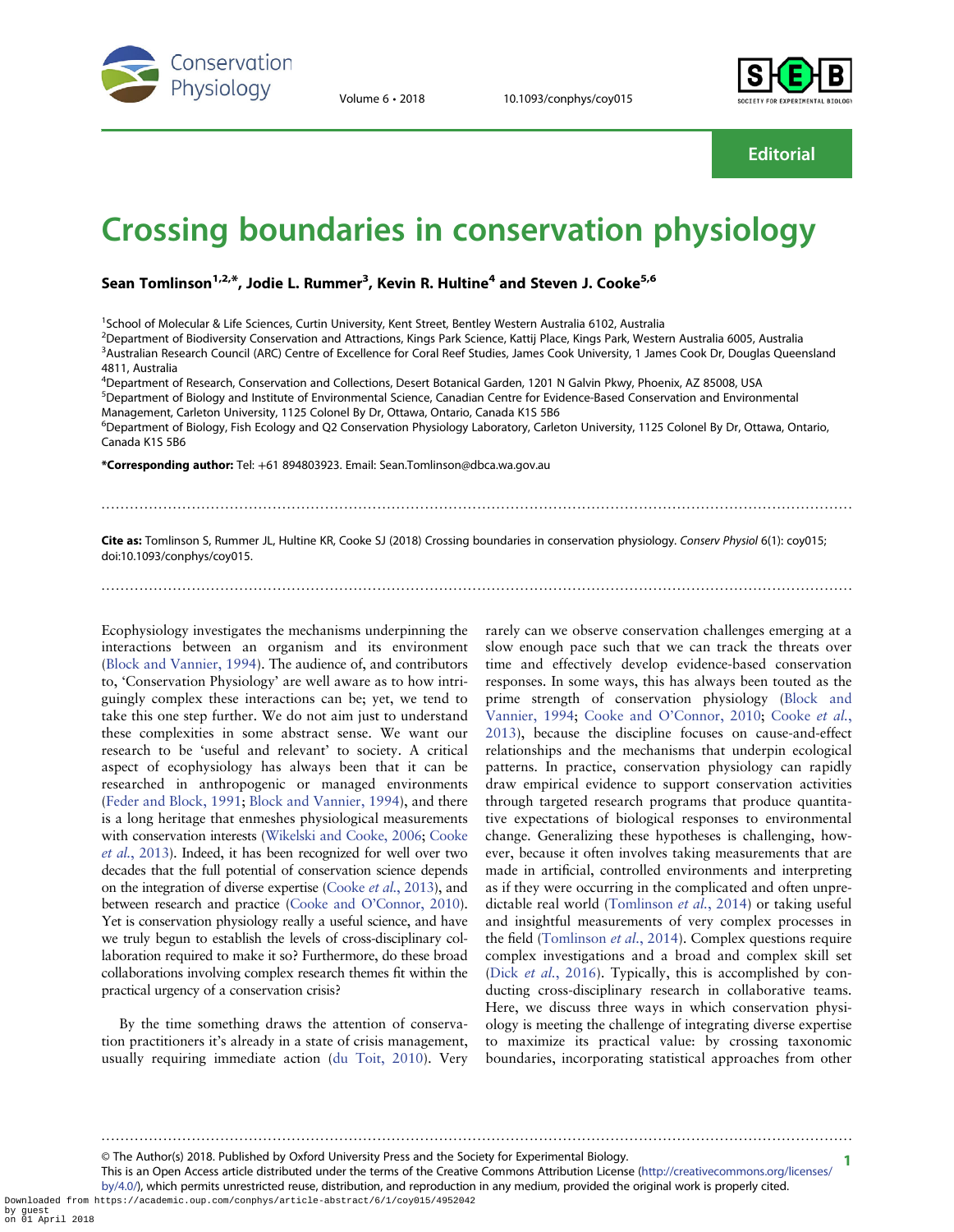fields, and ultimately developing cutting-edge technologies to make suitable measurements of organisms in the field.

# Taxonomic boundaries

Many of the physiological processes that inform conservation physiology, such as respiration, energetics, thermal tolerance and homoeostatic water balance, to name a few, are basal to all life. Yet increasingly, as biologists and physiologists, we have become specialized along taxonomic lines (sensu [Block and Vannier, 1994](#page-3-0); O'[Brien, 2012\)](#page-4-0). This has led to idiosyncrasies where the use of some techniques or equipment overlooks a broader applicability due to the narrowed expectations of a given field of study. Respirometry, for example, is a broadly applicable tool that measures gas exchange between an organism and the environment (either the atmosphere or surrounding water, if the organism is aquatic). Nevertheless, its use is often constrained to one or the other due to 'blind spots' within disciplines, even though it is equally applicable to the measurement of plant photosynthesis [\(Adhikari and White, 2014;](#page-3-0) [Álvarez-Yépiz](#page-3-0) et al., [2014](#page-3-0)) and calculation of animal metabolic rates [\(Winwood-](#page-4-0)Smith et al.[, 2015;](#page-4-0) [Rummer](#page-4-0) et al., 2016). For example, in applying a standard flow-through respirometry approach that is widespread in animal physiology, [Dalziell and](#page-3-0) [Tomlinson \(2017\)](#page-3-0) showed that metabolic rates of plant seeds can be accurately measured, which broadly indicated seed viability, potentially providing a non-destructive tool to assess storage success. Metabolic rates were also highly interspecifically variable, however, suggesting huge research potential in this field and potential insights into demographic bottlenecks in conservation programs that depend on seed storage and recruitment from those stored seeds.

Another area where there is clear overlap and need for greater taxonomic integration is with nutritional physiology. The Anthropocene is recognized not just for its changes to global climate, but to land use and biotic interactions [\(Ellis](#page-3-0) et al.[, 2010](#page-3-0)). These interactions form the basis of ecological energetic cascades through ecosystems [\(Tomlinson](#page-4-0) et al., [2014](#page-4-0)) and it is increasingly recognized that nutrition is highly relevant to conservation ([Birnie-Gauvin](#page-3-0) et al., 2017). Unsurprisingly, with plants as the foundation of most food webs, aspects of food quality have dramatic influence on higher-level consumers, and changing climate has different effects on plants in aquatic versus terrestrial environments [\(Cotrufo](#page-3-0) et al., 1998; O'Reilly et al.[, 2003](#page-4-0); [Beardall](#page-3-0) et al., [2009](#page-3-0)). Researchers cannot study energetics or food consumption in a grazer without thinking carefully about what, where, and when the animal of interest is grazing and how the changes in quantity and quality of forage reduces the quality of plant foods available to wildlife ([Zvereva and](#page-4-0) [Kozlov, 2006](#page-4-0)). Different grazing species also have different levels of resilience to such changes (Munn et al.[, 2009](#page-4-0); Munn et al.[, 2012](#page-4-0); Munn et al.[, 2013](#page-4-0)), and introduced species can exacerbate ecological energetic effects of nutritional physiology ([Birnie-Gauvin](#page-3-0) et al., 2017). However, these

..............................................................................................................................................................

cascades can be much more cryptic, imposing energetic barriers on passage through fragmented landscapes, which, when understood, provide empirical guidelines to their management and restoration ([Tomlinson](#page-4-0) et al., 2017a, [2017b\)](#page-4-0). Critical to such studies is a balance between supply (i.e. the energy available to animals by plants) and demand (i.e. the requirements the animals have to persist and move through an environment), both of which change in response to changing environments [\(Tomlinson](#page-4-0) et al., 2014; [Birnie-Gauvin](#page-3-0) et al.[, 2017](#page-3-0)) and require investigating both plant and animal ecophysiology.

### Statistical boundaries

..............................................................................................................................................................

When we are investigating cause-and-effect relationships between environmental change and biological processes, understanding, quantifying and parameterizing the physiological response of an organism is often critical ([Carey,](#page-3-0) [2005;](#page-3-0) Cooke and O'[Connor, 2010;](#page-3-0) Cooke et al.[, 2013\)](#page-3-0). Physiological responses tend to be non-linear, often asymmetrical, and generally unimodal ([Angilletta, 2006;](#page-3-0) [Flowers and](#page-3-0) [Colmer, 2008](#page-3-0)), but ecophysiological studies have traditionally applied statistical transformations to create and visualize linear relationships for quantitative interrogation. In applying nonlinear regression techniques and a series of functions that are well-established in ecotoxicology, [Lewandrowski](#page-4-0) et al. (2016) have begun to quantify hydrothermal limits at critical life history stages of plant populations targeted for ecological restoration. These analyses provide a more subtle understanding of post-germination constraints to ecological restoration than are available from simple, linear response functions, offering more realistic empirical guidelines to conservation activity, including the potential for phenotypic flexibility in the face of chronic environmental changes.

One of the greatest challenges that we face as conservation physiologists is quantifying the effects of global climate change [\(Thomas](#page-4-0) et al., 2004; [Pörtner and Farrell, 2008\)](#page-4-0). Efforts to understand how species will respond to climate change have often been pursued by ecologists using correlative approaches that are relatively independent from the mechanism that is potentially under selective pressure [\(Evans](#page-3-0) et al.[, 2015\)](#page-3-0). Moreover, it is already abundantly clear that there is an 'art' to modelling the ultimate distribution of range-shifting species in this way (Elith et al.[, 2010\)](#page-3-0). Congruent with [Soberón and Nakamura](#page-4-0)'s (2009) conceptualization that responses to the abiotic environment are only one component that defines the realized niche, recent analyses have shown the powerful effects of changing biodiversity patterns and biotic interactions caused by climate change and the shortfalls that result in overlooking these (Pecl *[et al.](#page-4-0)*, [2017\)](#page-4-0). There are, however, emerging techniques that incorporate physiological processes into the complex statistical environment of biogeography and biophysics [\(Sutherst and Maywald, 1999;](#page-4-0) [Kearney and Porter, 2016](#page-4-0)). Currently the two leading niche envelope models tend to be separated into animal-oriented [\(Kearney](#page-4-0) [and Porter, 2016\)](#page-4-0) and plant-oriented [\(Sutherst and Maywald,](#page-4-0)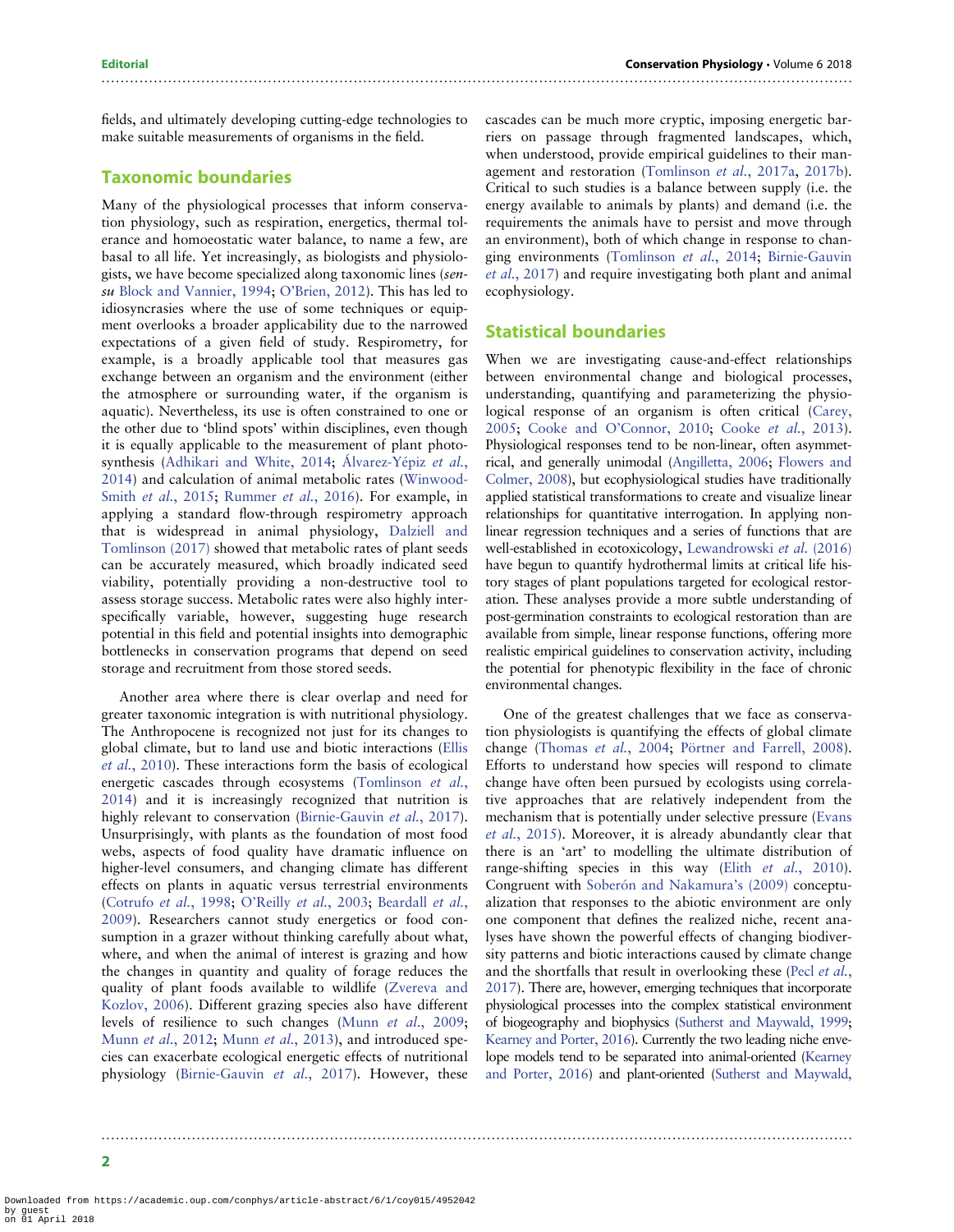[1999\)](#page-4-0) camps. However, the practical value of niche models for developing management policies is often data limited, restricted to a comparatively small number of well-studied organisms (Evans et al.[, 2015\)](#page-3-0), and substantial work is still required to evaluate model skill (Kish et al.[, 2016](#page-4-0)). Furthermore, Kish et al. [\(2016\)](#page-4-0) looked far afield and borrowed model testing approaches common in meteorology to understand the errors in their biophysical ecology models, and it has been suggested that similar liberalism may be required to parameterize mechanistic models for a broad array of taxa (Evans et al.[, 2015\)](#page-3-0).

Insofar as physiology influences ecology, so too does ecology influence physiology. While this may seem as intransigent as the question about the chicken and the egg, there is an emerging recognition that physiological constraints and influences can be and should be incorporated into a number of ecological modelling processes to better understand how physiological traits influence ecological patterns and conservation challenges ([Bourbonnais](#page-3-0) et al., 2014; [Jachowski and](#page-4-0) [Singh, 2015](#page-4-0); [Tarszisz](#page-4-0) et al., 2018). Understanding home ranges and habitat use are critical to developing flexible and adaptable management programs at effective spatial scales for threatened species. Yet, the physiological components underpinning movement ecology and space use, ranging from the anthropogenic antagonism of stress [\(Bourbonnais](#page-3-0) et al.[, 2014\)](#page-3-0) to the ecological service of seed dispersal based upon digestive physiology [\(Tarszisz](#page-4-0) et al., 2018), are only just now being explored. Interestingly, these concepts were raised decades ago by [Huey \(1991\)](#page-4-0) in a paper titled 'the physiological consequences of habitat selection' but only today are we conducting the ecophysiology-grounded empirical research to understand relationships between physiology and ecological processes.

#### Technological boundaries

The greatest constraint to measuring physiological processes, especially *in situ*, has always been limitations for measuring stress tolerance, energy fluxes and productivity at rapid temporal scales ([Homyack, 2010\)](#page-4-0). The measurements that we make are often complex, intricate and require fairly specific technologies to measure explicit indicators of physiological processes. Rarely do these approaches result in readily transportable technology that can easily provide measurements of organisms in their natural environment. Novel technological applications can, however, provide great insights. Approaches using radioisotopes have long been suggested a convenient means for estimating metabolic rates in very small animals. Indeed, a recent study used <sup>86</sup>Rb turnover to determine that insect pollination in highly disturbed landscapes can be disrupted where the high cost of movement may not be offset by suitable food resources [\(Tomlinson](#page-4-0) et al., 2017a). Measuring ecological energetics has a long history of informing management of species, but the same techniques are less reliable or ineffectual in relatively rare, secretive or wide-ranging marine predators. In response, [Gallagher](#page-3-0) et al. (2017) applied a

..............................................................................................................................................................

..............................................................................................................................................................

unique endocrinological approach to infer the energetic status of free ranging sharks, finding seasonal patterns in metabolic rates and nutritional balance that varied depending on the ecology of the species, but may imply management insights constructed around the seasonal patterns of stress and energetic challenge in marine apex predators. The tools that [Gallagher](#page-3-0) et al. (2017) and [Tomlinson](#page-4-0) et al. (2017a) developed have provided insight into possible ecological, biological and environmental factors contributing to the energetic bases of animal movement and possibly population densities, but have also raised many more research questions that will be required to refine these tools.

As well as energetic measurements, conservation biologists have used a broader range of physiological indices to understand habitat quality and threatening processes, but many such techniques no longer receive widespread application ([Homyack, 2010](#page-4-0)). Biotelemetry has the advantage beyond simple measures of ecological energetics in that it links movement ecology with conservation physiology, providing a mechanistic element to the spatial evidence supporting conservation policy (Cooke et al.[, 2004](#page-3-0); [Cooke, 2008\)](#page-3-0). Most commonly, biotelemeters have been used to link field metabolic rates with movement patterns, and sometimes with feeding behaviours (Cooke et al.[, 2004;](#page-3-0) [Homyack,](#page-4-0) [2010\)](#page-4-0). However, contributors to 'Conservation Physiology' have begun, in an array of taxa, much more subtle applications that are capable of assessing the impact of capture on physiological stress and survivorship of individuals and their movement patterns (French et al.[, 2015;](#page-3-0) [Gutowsky](#page-4-0) et al., [2017\)](#page-4-0). Critically, this approach takes existing technology and applies it so that physiological traits can be measured sometimes for the first time—and results can be used to advise management of threatened species.

As a caveat, while novel technologies can be informative to physiological processes and provide mechanistic insights into conservation, there are also a number of emerging technologies that claim to offer amazing insights, but the value of which remain elusive. For example, CRISPR genome editing (Ran et al.[, 2013\)](#page-4-0), phenomics (Houle et al.[, 2010](#page-4-0)) and metabarcoding ([Thomsen and Willerslev, 2015](#page-4-0)) have all been suggested as ways in which we can identify or even modify critical physiological processes in complex ecosystems or in response to complex ecological challenges. Critically, if these advanced techniques prove to be reliable, they provide a vital link between the physiological traits that we understand to be adaptive now, and a capacity to 'direct' evolution in the face of conservation threats. It is precisely this link, however, that raises concerns: the adaptive nature of the physiology that we measure now, much in the way of the Spandrels and San Marco [\(Gould and Lewontin, 1979\)](#page-4-0), does not necessarily represent the use for which it first evolved. If, as conservation physiologists, we want our research to result in successful conservation outcomes, we also need to be somewhat Hippocratic in our approach: before we apply the outcomes of our research, we must be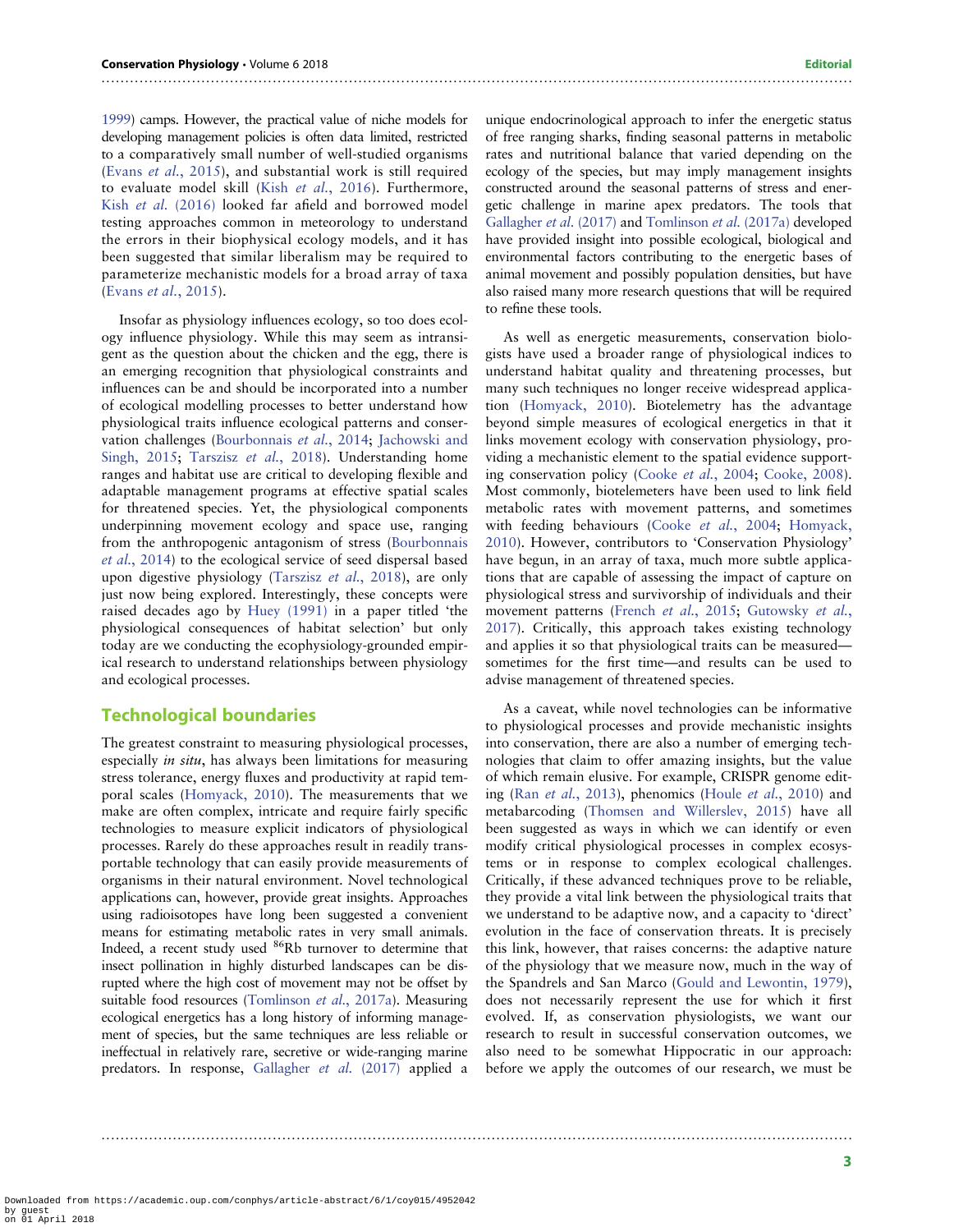# <span id="page-3-0"></span>..............................................................................................................................................................

certain that the technology that we employ works as we intended rather than creating new conservation problems [\(Nuñez](#page-4-0) et al., 2017).

# Elegant simplicity

There is a consistent theme to most of the empirical studies that we have cited here; they take existing ideas, concepts, hypotheses, techniques, and technologies and apply them outside their usual scope. In doing so, the physiology crosses disciplinary boundaries between physiology and ecology, between botany and zoology, and between biology and the human dimension in ways that provide the evidence base around which adaptive management frameworks can be constructed (Cooke et al., 2017; [Nguyen](#page-4-0) et al., 2017). The growing number of success stories in Conservation Physiology [\(Madliger](#page-4-0) et al., 2017) have a number of common features, one of which is working across complex boundaries (disciplinary, taxonomic, scale, jurisdictions). This is the critical value to Conservation Physiology and the work published here; the insights gained have broad, practical value that crosses boundaries.

# Funding

S.T. is financially supported by the Australian Research Council (ARC) grant (IC150100041) for the ARC Centre for Minesite Restoration. J.L.R. is financially supported by the ARC Centre of Excellence for Coral Reef Studies. S.J.C. is supported by NSERC and the Canada Research Chairs Program.

# **References**

- Adhikari A, White JD (2014) Plant water use characteristics of five dominant shrub species of the Lower Rio Grande Valley, Texas, USA: implications for shrubland restoration and conservation. Conserv Physiol 2: cou005.
- Álvarez-Yépiz JC, Cueva A, Dovčiak M, Teece M, Yepez EA (2014) Ontogenetic resource-use strategies in a rare long-lived cycad along environmental gradients. Conserv Physiol 2: cou034.
- Angilletta MJ (2006) Estimating and comparing thermal performance curves. J Therm Biol 31: 541–545.
- Beardall J, Stojkovic S, Larsen S (2009) Living in a high  $CO<sub>2</sub>$  world: impacts of global climate change on marine phytoplankton. Plant Ecol Divers 2: 191–205.
- Birnie-Gauvin K, Peiman KS, Raubenheimer D, Cooke SJ (2017) Nutritional physiology and ecology of wildlife in a changing world. Conserv Physiol 5: cox030.
- Block W, Vannier G (1994) What is ecophysiology? Two perspectives. Acta Œcologica 15: 5–12.
- Bourbonnais ML, Nelson TA, Cattet MR, Darimont CT, Stenhouse GB, Janz DM (2014) Environmental factors and habitat use influence body condition of individuals in a species at risk, the grizzly bear. Conserv Physiol 2: cou043.
- Carey C (2005) How physiological methods and concepts can be useful in conservation biology. Integr Comp Biol 45: 4–11.
- Cooke SJ (2008) Biotelemetry and biologging in endangered species research and animal conservation: relevance to regional, national, and IUCN Red List threat assessments. Endangered Species Res 4: 165–185.
- Cooke SJ, Birnie-Gauvin K, Lennox RJ, Taylor JJ, Rytwinski T, Rummer JL, Franklin CE, Bennett JR, Haddaway NR (2017) How experimental biology and ecology can support evidence-based decision-making in conservation: avoiding pitfalls and enabling application. Conserv Physiol 5: cox043.
- Cooke SJ, Hinch SG, Wikelski M, Andrews RD, Kuchel LJ, Wolcott TG, Butler PJ (2004) Biotelemetry: a mechanistic approach to ecology. Trends Ecol Evol 19: 334–343.
- Cooke SJ, O'Connor CM (2010) Making conservation physiology relevant to policy makers and conservation practitioners. Conserv Lett 3: 159–166.
- Cooke SJ, Sack L, Franklin CE, Farrell AP, Beardall J, Wikelski M, Chown SL (2013) What is conservation physiology? Perspectives on an increasingly integrated and essential science. Conserv Physiol 1: 1–23.
- Cotrufo MF, Ineson P, Scott A (1998) Elevated  $CO<sub>2</sub>$  reduces the nitrogen concentration of plant tissues. Glob Change Biol 4: 43–54.
- Dalziell EL, Tomlinson S (2017) Reduced metabolic rate indicates declining viability in seed collections: an experimental proof-ofconcept. Conserv Physiol 5: cox058.
- Dick M, Rous AM, Nguyen VM, Cooke SJ (2016) Necessary but challenging: multiple disciplinary approaches to solving conservation problems. FACETS J 1: 67–82.
- du Toit JT (2010) Considerations of scale in biodiversity conservation. Anim Conserv 13: 229–236.
- Elith J, Kearney M, Phillips S (2010) The art of modelling range-shifting species. Methods Ecol Evol 1: 330–342.
- Ellis EC, Goldewijk KK, Siebert S, Lightman D, Ramankutty N (2010) Anthropogenic transformation of the biomes, 1700 to 2000. Global Ecol Biogeogr 19: 589–606.
- Evans TG, Diamond SE, Kelly MW (2015) Mechanistic species distribution modelling as a link between physiology and conservation. Conserv Physiol 3: cov56.
- Feder ME, Block BA (1991) On the future of animal physiological ecology. Funct Ecol 5: 136–144.
- Flowers TJ, Colmer TD (2008) Salinity tolerance in halophytes. New Phytol 179: 945–963.
- French RP, Lyle J, Tracey S, Currie S, Semmens JM (2015) High survivorship after catch-and-release fishing suggests physiological resilience in the endothermic shortfin mako shark (Isurus oxyrinchus). Conserv Physiol 3: cov044.
- Gallagher AJ, Skubel RA, Pethybridge HR, Hammerschlag N (2017) Energy metabolism in mobile, wild-sampled sharks inferred by plasma lipids. Conserv Physiol 5: cox002.

..............................................................................................................................................................

4